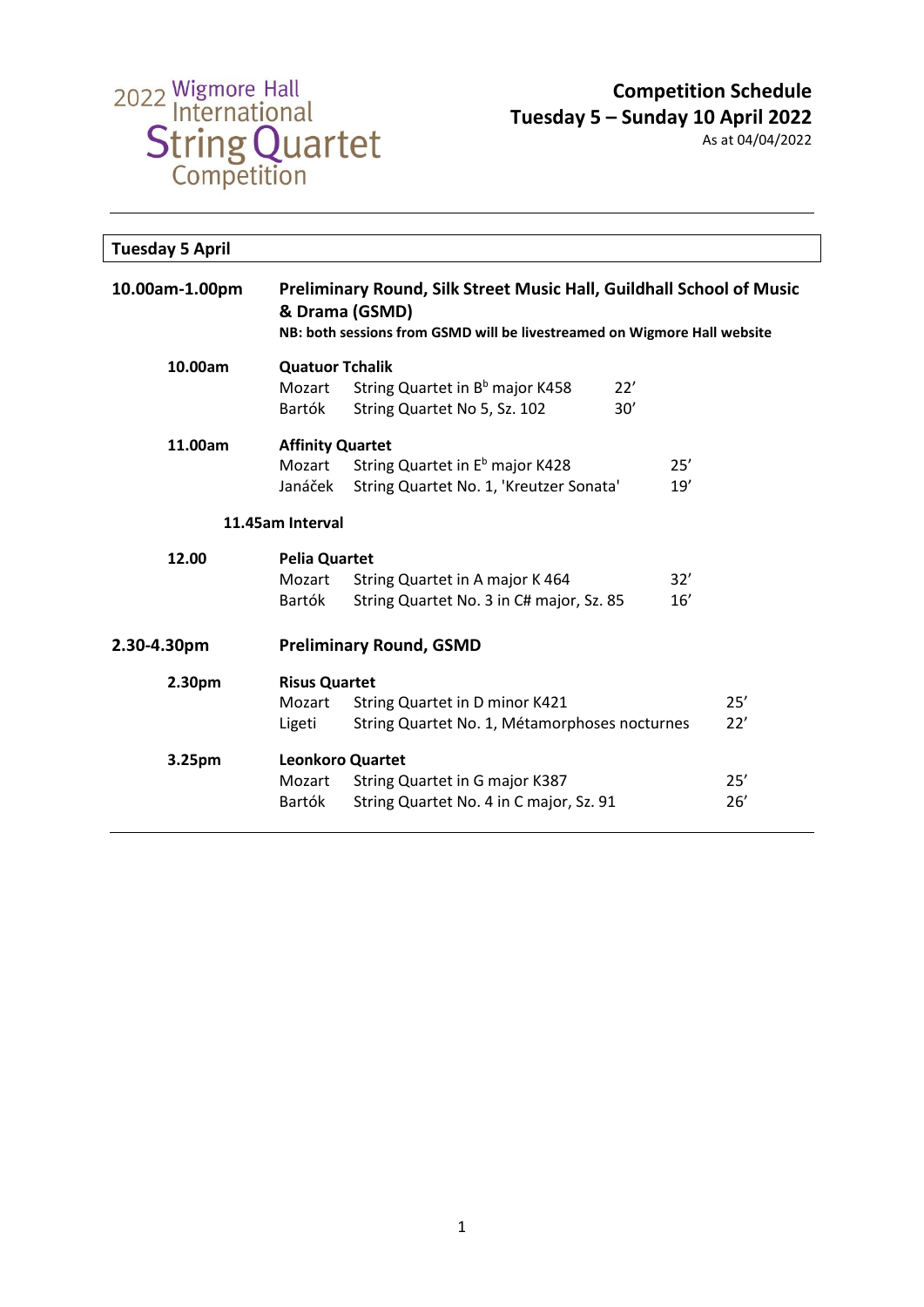

As at 04/04/2022

| <b>Wednesday 6 April</b>                                                           |                                                                                                                                                         |                                                     |     |
|------------------------------------------------------------------------------------|---------------------------------------------------------------------------------------------------------------------------------------------------------|-----------------------------------------------------|-----|
| 10.00am-1.00pm                                                                     | <b>Preliminary Round, GSMD</b><br>NB: both sessions from GSMD will be livestreamed on Wigmore Hall website                                              |                                                     |     |
| 10.00am                                                                            | <b>Ulysses Quartet</b>                                                                                                                                  |                                                     |     |
|                                                                                    | Mozart                                                                                                                                                  | String Quartet in B <sup>b</sup> major K589         | 25' |
|                                                                                    | Janáček                                                                                                                                                 | String Quartet No. 2, 'Intimate Letters'            | 27' |
| 10.55am                                                                            | <b>Adelphi Quartet</b>                                                                                                                                  |                                                     |     |
|                                                                                    | Mozart                                                                                                                                                  | String Quartet in G major K387                      | 25' |
|                                                                                    | Bartók                                                                                                                                                  | String Quartet No. 2 in A minor Op. 17, Sz. 67      | 29' |
|                                                                                    | 11.50am Interval                                                                                                                                        |                                                     |     |
| 12.05pm                                                                            | <b>Malion Quartet</b>                                                                                                                                   |                                                     |     |
|                                                                                    | Mozart                                                                                                                                                  | String Quartet in G major K387                      | 25' |
|                                                                                    | Janáček                                                                                                                                                 | String Quartet No. 1, 'Kreutzer Sonata'             | 19' |
| 1.10-1.55pm<br>Lunchtime Concert, St James's Piccadilly<br><b>Affinity Quartet</b> |                                                                                                                                                         |                                                     |     |
|                                                                                    | Haydn                                                                                                                                                   | String Quartet in B <sup>b</sup> major Op. 33 No. 4 |     |
|                                                                                    | Sally Beamish                                                                                                                                           | Nine Fragments - String Quartet No. 4               |     |
| 2.30-5.10pm                                                                        |                                                                                                                                                         | <b>Preliminary Round, GSMD</b>                      |     |
| 2.30-3.15pm                                                                        | Competition Talk - Sally Beamish talks about her Nine Fragments - String<br>Quartet No. 4 (the compulsory piece for the Competition) with live excerpts |                                                     |     |

played by the Carducci Quartet.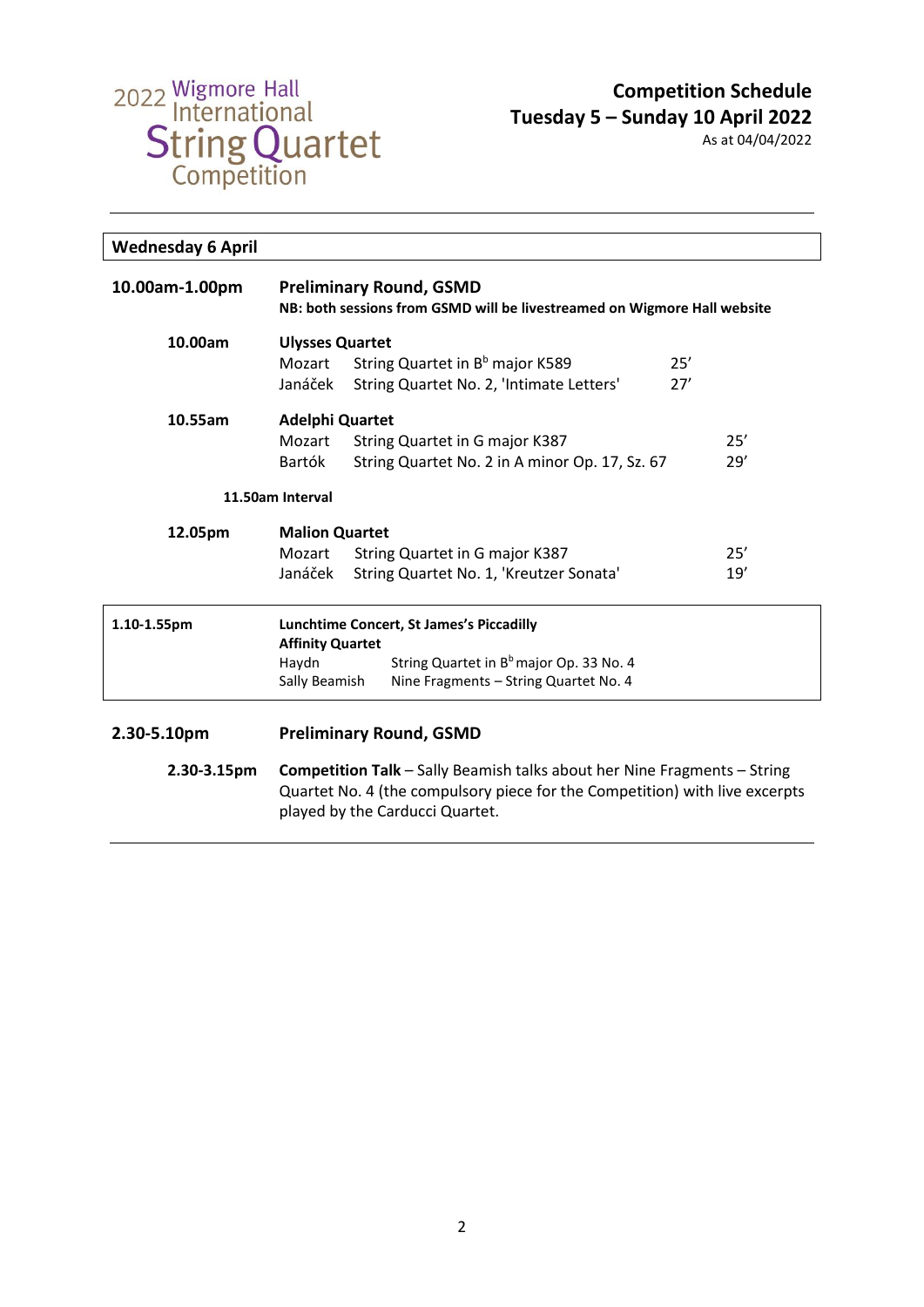

| <b>Thursday 7 April</b> |                                                   |                                                                                                          |             |
|-------------------------|---------------------------------------------------|----------------------------------------------------------------------------------------------------------|-------------|
| 10.00am-12.15pm         |                                                   | <b>Preliminary Round, Wigmore Hall</b><br>NB: both sessions will be livestreamed on Wigmore Hall website |             |
| 10.00am                 | <b>Risus Quartet</b><br>Haydn<br>Sally Beamish    | String Quartet Op. 71 No. 2 in D major<br>Nine Fragments - String Quartet No. 4                          | 20'<br>-20′ |
| 10.45am                 | Leonkoro Quartet<br>Haydn<br>Sally Beamish        | String Quartet Op. 50 No. 5 in F major<br>Nine Fragments - String Quartet No. 4                          | 16'<br>20'  |
| 11.25am Interval        |                                                   |                                                                                                          |             |
| 11.35am                 | <b>Quatuor Tchalik</b><br>Haydn<br>Sally Beamish  | String Quartet Op. 64 No. 4 in G major<br>Nine Fragments - String Quartet No. 4 20'                      | 18'         |
| 1.30-3.00pm             |                                                   | <b>Preliminary Round, Wigmore Hall</b>                                                                   |             |
| 1.30pm                  | <b>Affinity Quartet</b><br>Haydn<br>Sally Beamish | String Quartet Op. 33 No. 4 in B <sup>b</sup> major 20'<br>Nine Fragments - String Quartet No. 4 20'     |             |
| 2.15pm                  | <b>Pelia Quartet</b><br>Haydn<br>Sally Beamish    | String Quartet Op. 64 No. 3 in Bb major 20'<br>Nine Fragments - String Quartet No. 4 20'                 |             |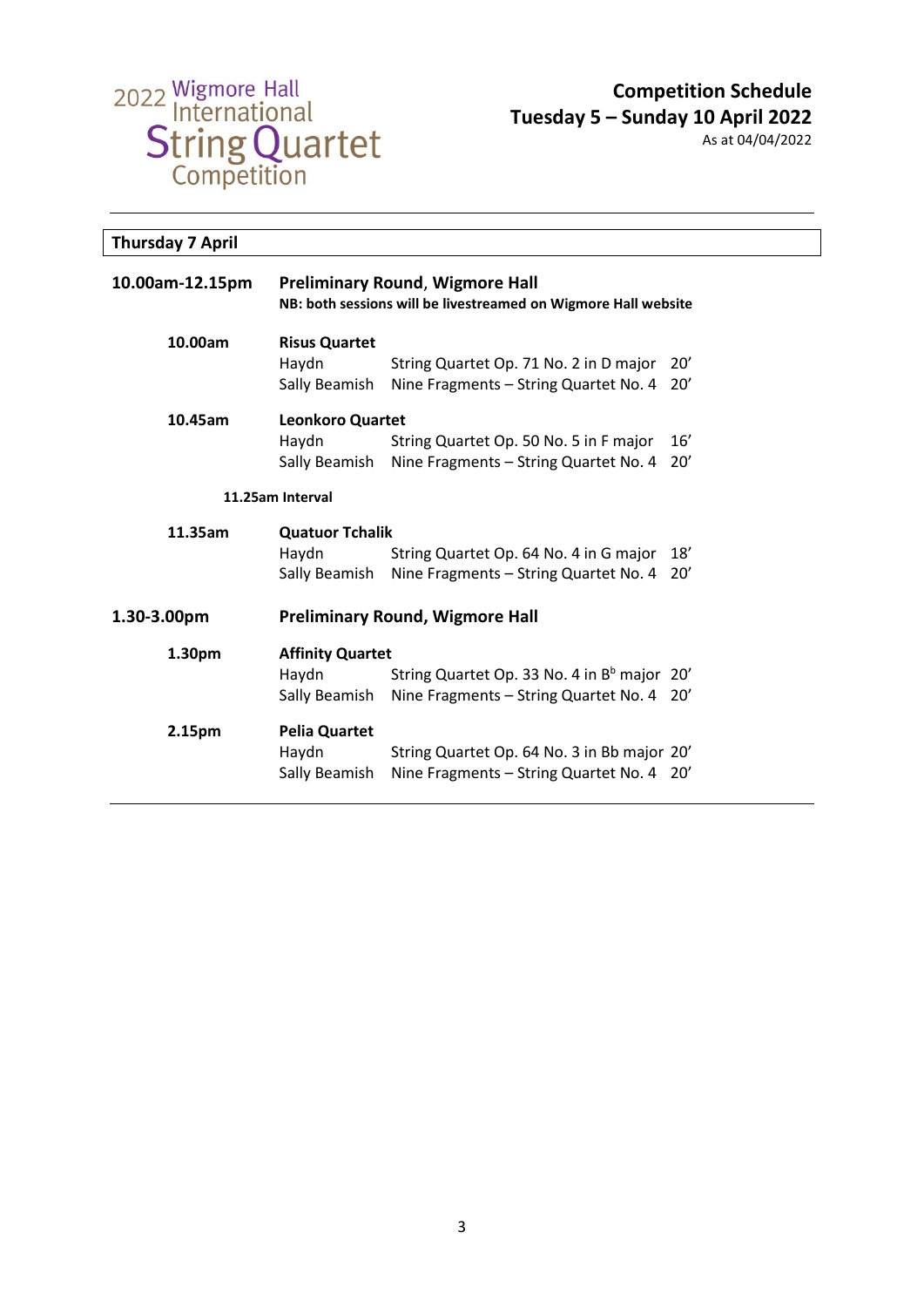

| <b>Friday 8 April</b> |                                                                                                                                              |                                                                                 |     |
|-----------------------|----------------------------------------------------------------------------------------------------------------------------------------------|---------------------------------------------------------------------------------|-----|
| 10.00am-12.15pm       | <b>Preliminary Round, Wigmore Hall</b><br>NB: both sessions will be livestreamed on Wigmore Hall website                                     |                                                                                 |     |
| 10.00am               | <b>Adelphi Quartet</b><br>Sally Beamish                                                                                                      |                                                                                 | 20' |
|                       | Haydn                                                                                                                                        | Nine Fragments - String Quartet No. 4<br>String Quartet Op. 33 No. 1 in B minor | 12' |
| 10.40am               | <b>Malion Quartet</b>                                                                                                                        |                                                                                 |     |
|                       | Haydn                                                                                                                                        | String Quartet Op. 64 No. 4 in G major                                          | 18' |
|                       | Sally Beamish                                                                                                                                | Nine Fragments - String Quartet No. 4                                           | 20' |
| 11.20am Interval      |                                                                                                                                              |                                                                                 |     |
| 11.30am               | <b>Ulysses Quartet</b>                                                                                                                       |                                                                                 |     |
|                       | Haydn                                                                                                                                        | String Quartet Op. 33 No. 1 in B minor                                          | 18' |
|                       | Sally Beamish                                                                                                                                | Nine Fragments - String Quartet No. 4                                           | 20' |
|                       | <b>End of Preliminary Round</b>                                                                                                              |                                                                                 |     |
| 1.10-1.55pm           | Lunchtime Concert, St James's Piccadilly                                                                                                     |                                                                                 |     |
|                       | <b>Risus Quartet</b><br>String Quartet in D major, Op. 71 No. 2<br>Haydn                                                                     |                                                                                 |     |
|                       | Ligeti                                                                                                                                       | String Quartet No. 1, 'Metamorphoses nocturnes'                                 |     |
| 1.15-1.55pm           | Lunchtime Concert, St Brides, Fleet Street<br><b>Pelia Quartet</b>                                                                           |                                                                                 |     |
|                       | Haydn                                                                                                                                        | First movement from String Quartet in B <sup>b</sup> major, Op. 64 No. 3        |     |
|                       | <b>Brahms</b>                                                                                                                                | String Quartet No. 1 in C minor                                                 |     |
| 3.00pm                | Announcement of Semi-finalists (not livestreamed)<br>Results will be posted at the Hall, on the Wigmore Hall website and on social<br>media. |                                                                                 |     |